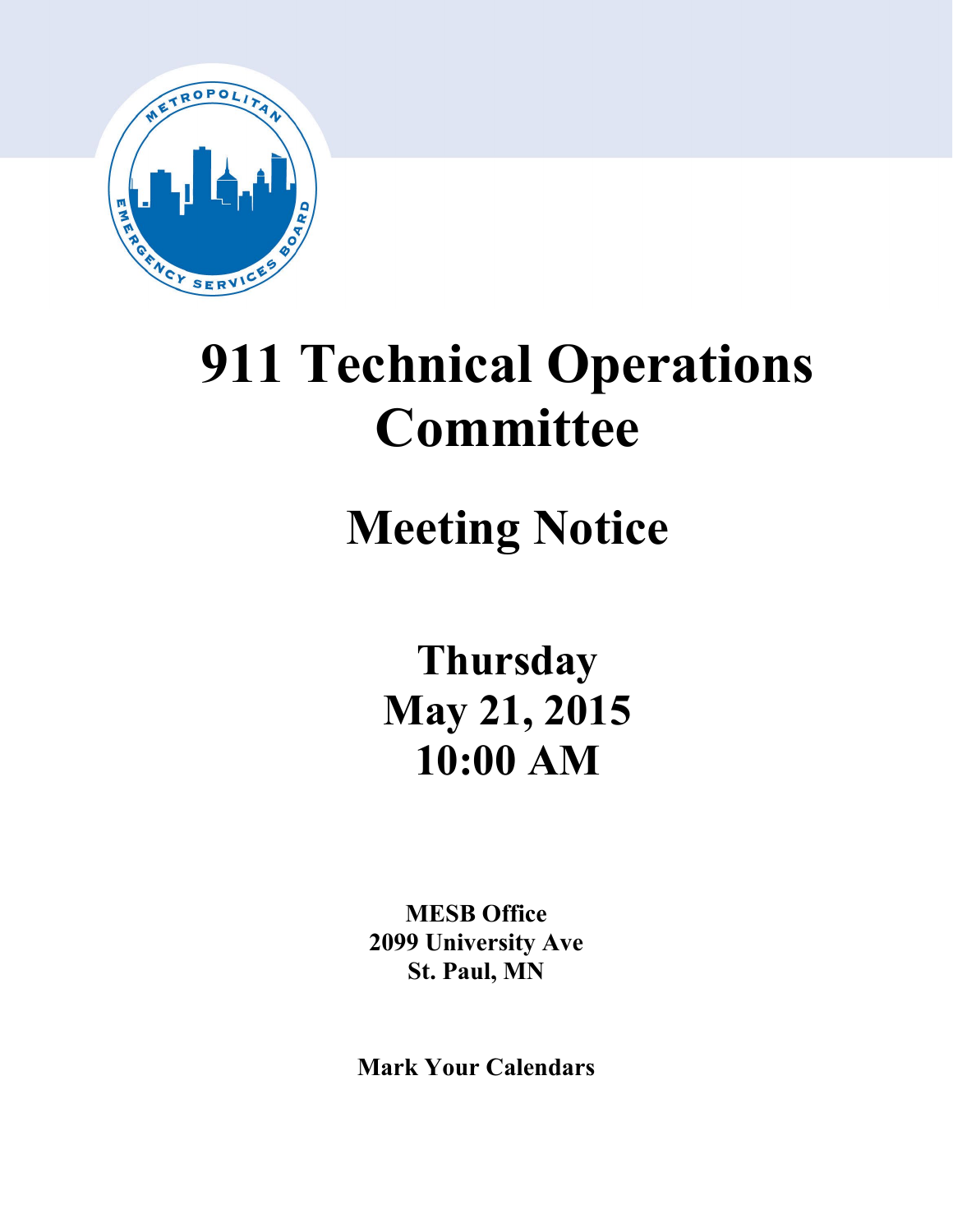# **Metropolitan Emergency Services Board**

## **911 Technical Operations Committee**

**Tentative Agenda May 21, 2015**

## 1. Call to Order

### 2. Approval of Minutes

### 3. Old Business

- a. Wireless Issues
- b. GIS Update
- c. Data Update
- d. Next Generation 911
	- i. State 911 Program 911 Services RFP Update
	- ii. GIS Role in NG911
	- iii. NG911 Subcommittee Report
		- *1.* Hosted/Shared 911 Answering Application Implementation Status
- e. SECB NG911 Committee
- f. PSAP Operations Round Table Work Group
- g. PSAP Abandonment (Condition 3) Routing Metro Standard
- 4. New Business
	- a. ??
- 5. Adjourn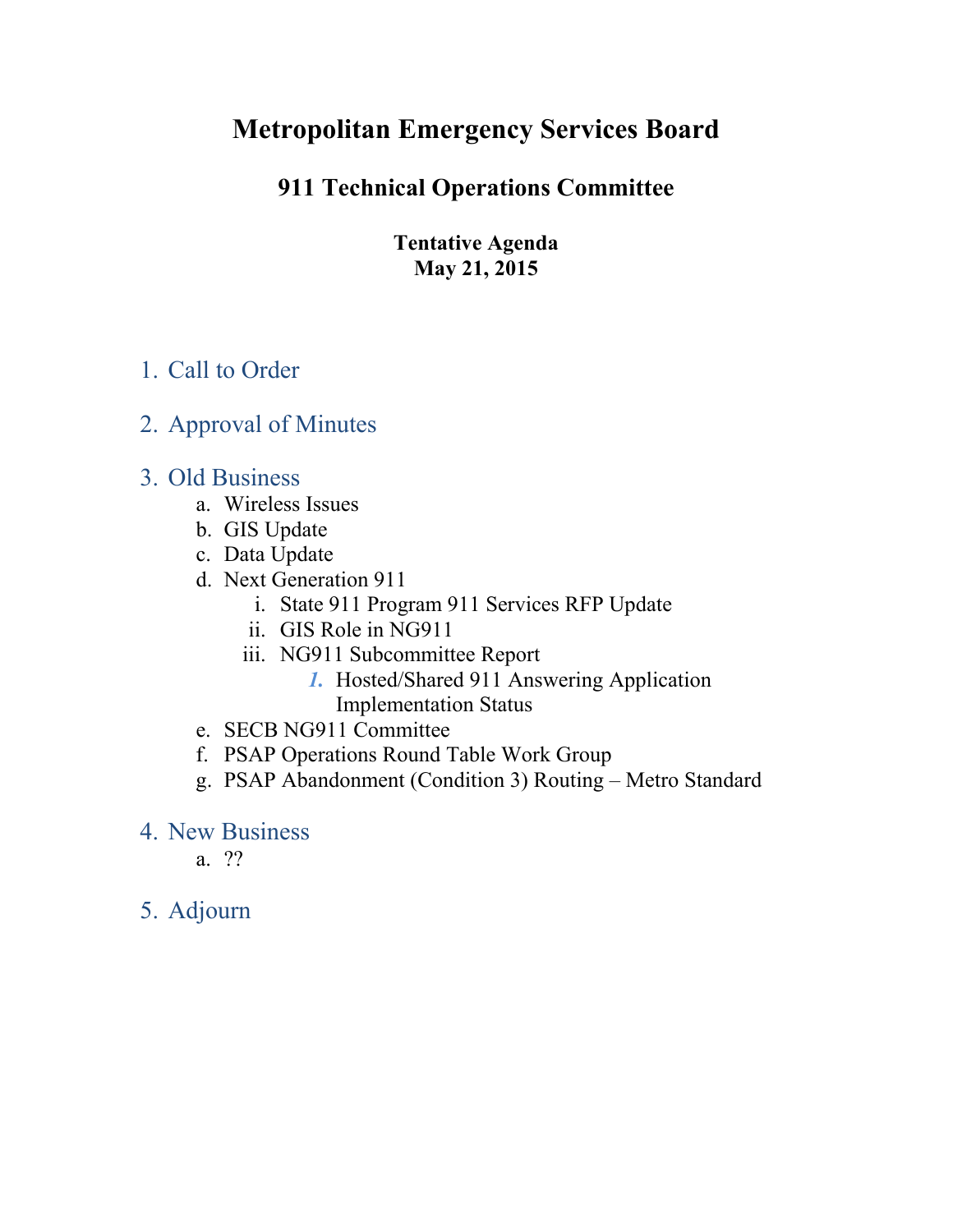#### **Metropolitan Emergency Services Board**

#### **911 Technical Operations Committee Draft Meeting Minutes February 19, 2015**

#### **Committee Members**

| X                         | Nancie Pass, Ramsey (Chair)   | X | Kathy Huges, Hennepin        |
|---------------------------|-------------------------------|---|------------------------------|
| $\boldsymbol{\mathrm{X}}$ | Bob Dowd, Isanti (Vice-Chair) |   | Lisa Lovering, Isanti        |
|                           | Linda Hanson, Anoka           |   | Heather Hunt, Minneapolis    |
| $\boldsymbol{\mathrm{X}}$ | Mike Utecht, Bloomington PD   |   | Marsha Pacolt, Ramsey        |
| X                         | Susan Bowler, Carver          |   | Ken Dvorak, Scott            |
|                           | Bob Shoemaker, Chisago        | X | Darlene Pankonie, Washington |
| $\boldsymbol{\mathrm{X}}$ | Diane Lind, Dakota            |   | Doug Anschutz, Washington    |
|                           | Rose Kruchten, Dakota         |   | Jon Eckel, Chisago           |

#### **Alternates**

|   | Tim Walsh, Carver            | X | Ashley Sames, Scott              |
|---|------------------------------|---|----------------------------------|
|   | Troy Ruby, Dakota            | X | Christine McPherson, Minneapolis |
| X | Jeff Schlumpberger, Hennepin |   | Denise O'Leary, Ramsey           |
|   | Deb Paige, Carver            |   |                                  |
|   |                              |   |                                  |

#### **Others Attending**

Pete Eggimann, MESB Lauren Peterson, MAC Martha Ziese, MESB Matthew Hoffer, CenturyLink Kay Simons, MESB Frank Jarman, Airbus Marcia Broman, MESB Gordy Chinander, MESB Martin Moody, MESB Dawn Evangelist, CenturyLink Dana Wahlberg

Clif Giese, North Dan Swiderski, CenturyLink Jeff Lessard, U of M Butch Gillam, Bloomington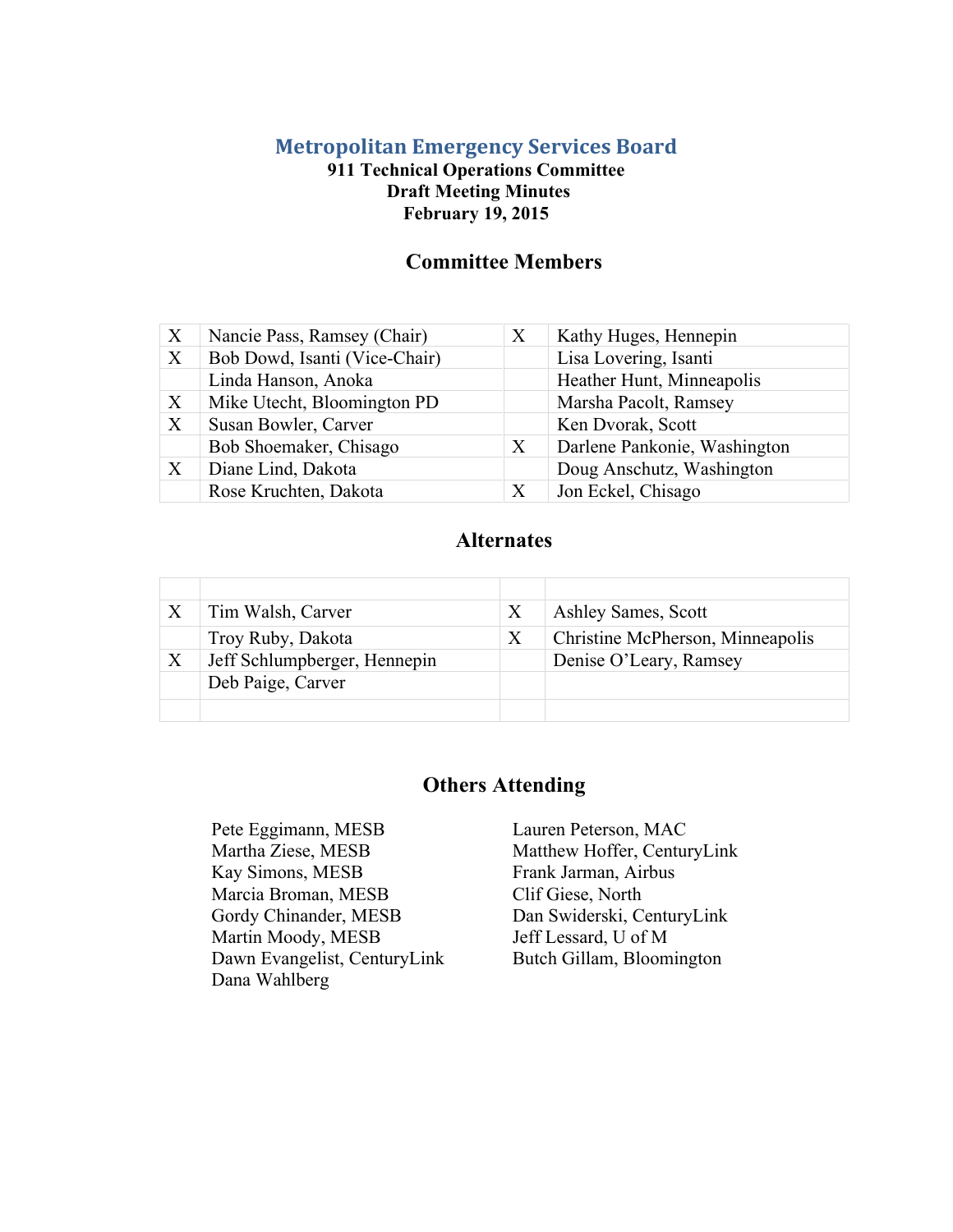#### **1. Call to Order**

Nancie Pass called the meeting to order at 10:05

#### **2. Approval of Minutes**

*Motion to approve the draft January 15, 2015 minutes. (Lind/Eckel) Approved.* 

#### **3. Old Business**

#### **a. Wireless Issues – Gordy Chinander, GIS Manager**

Washington Co. experienced digitized audio when they tried to call four AT&T customers back. They have not experienced similar issues with wireline or any other wireless carrier. So far it has just happened these four times. A trouble ticket was started with both 911 Repair and with AT&T. No resolution is available yet.

Gordy reported that the FCC has raised an issue regarding wireless location accuracy and that the "uncertainty factor" as displayed in ALI is part of the discussion. Apparently, the uncertainty factor has been calculated in different ways by the carriers. Martin told the committee that ESIF has also been discussing this and that the carriers appear to be close to agreeing to all use the same standard when calculating the uncertainty. For the call taker, the smaller the uncertainty factor is, the more accurate the location information is believed to be, regardless of how it is calculated. Standardization, when it comes will be helpful.

The committee discussed whether there were enough inconsistencies and issues between the wireless carriers to justify a meeting with representatives from all four carriers. The consensus was that a meeting should be held. Dana said she would try to set something up, possibly in conjunction with the State 911 Conference.

#### **b. GIS Update – Gordy Chinander**

Gordy reminded the group that the GIS data coordination is being done at the data creator level within each county to prevent errors from being reloaded whenever an update is made by the data creators. The ultimate goal is to create one data set that can be used for multiple purposes, including 911.

#### **c. Data Update – Marcia Broman**

MSAG/GIS Synchronization Project work continues throughout the metro area with most PSAP areas actively involved. Joint efforts continue with several PSAPs/counties on street name standardization and resolution of ALI geocoding errors (to address points and centerline) in advance of their PSAP CAD transitions.

Marcia noted that while much progress has been made in the GIS synchronization project, the GIS data is not ready yet to generate a new MSAG based solely on the GIS data. The work here in the metro area will be coordinated with the State's NG911 GIS efforts.

With some of the new reporting capabilities associated with Intrado's handling of 911 call routing, the MESB staff are looking at what might be available to replace some of the traditional reports. For example, the 911 ALI Retrieval Analysis has traditionally been used as the source of how many 911 calls were received. The Intrado Clear View reports have actual 911 call counts, so we no longer have to interpret the ALI retrieval numbers and deal with issues like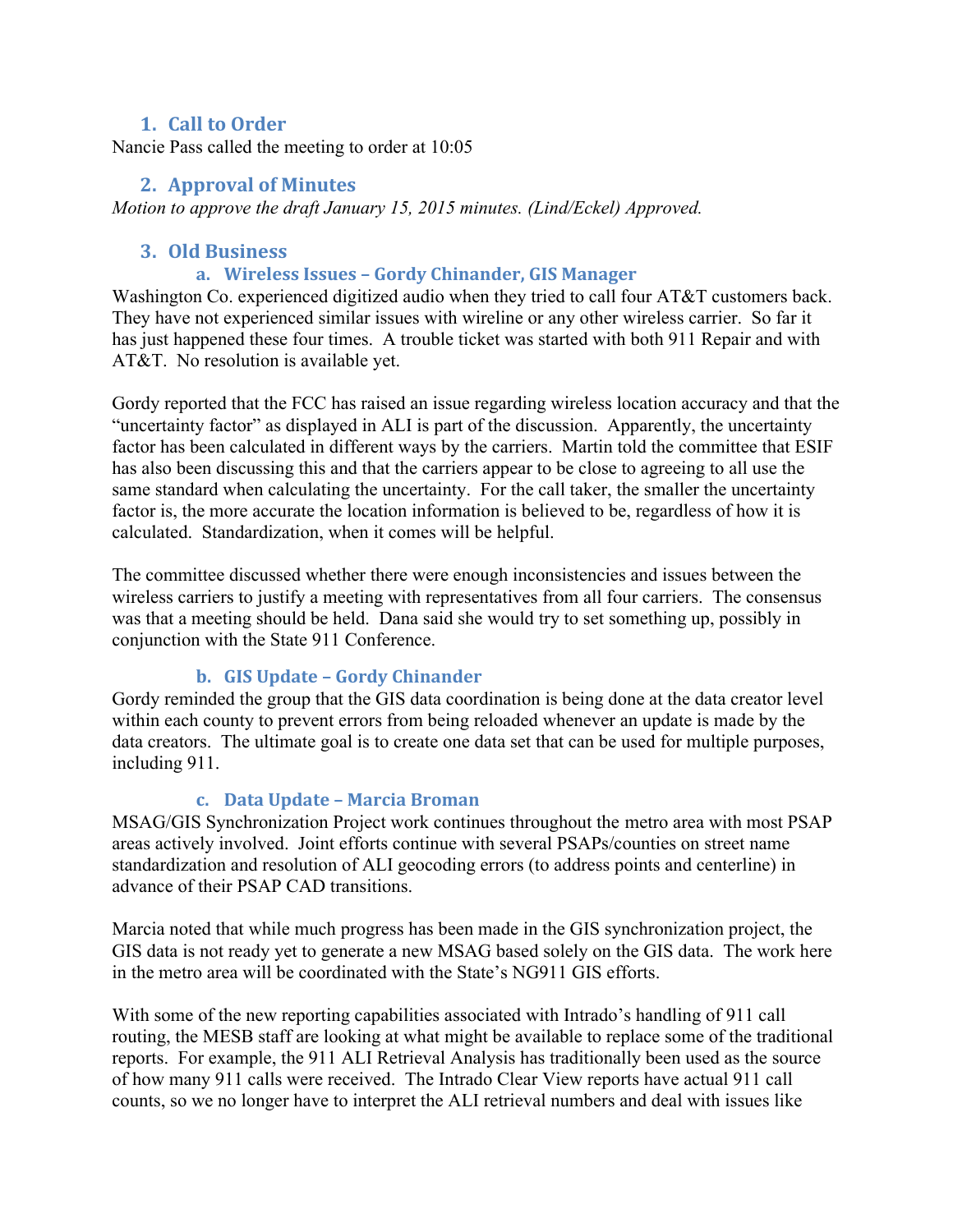multiple ALI retrievals on the same number during a single call counting as separate calls. The staff will continue to work with CenturyLink and Intrado on identifying new reports that are available to the PSAPs.

#### **d. Next Generation 911 - Pete Eggimann**  *i. State 911 Program 911 Services RFP – Dana Walhberg*

Dana reported that the RFP has been released and ECN is waiting for the responses to come back in.

#### *ii. GIS Role in NG911*

Dana told the committee that she was aware that the MESB Board had acted on the committee's recommendation to create a metro area GIS work group consisting of representatives from each of the metro counties and the MESB staff. The purpose of the work group is to reach consensus on how the local GIS data creators should format their data so that the data can be combined to make a single metro-wide GIS dataset for NG911. The work group will also identify best practices and processes needed to correct, update, and create local GIS data to be used in the metro NG911 data set. The GIS data created under this process is what will be shared with the State to be used for NG911. This will allow the State to deal with the metro area as a single entity in the same way it deals with individual counties in greater MN.

Dana thanked the committee for the feedback they provided at the last meeting regarding a proposed letter to the county GIS managers, elected officials, and PSAPs regarding the State's NG911 GIS project. She used the feedback to actually draft two letters, one at a high level for the policy makers, and a second letter with more detail for the GIS professionals and the PSAPs. Those letters have been sent out. Copies of both letters are in the meeting packet.

#### *iii. NG911 Subcommittee Report – Pete Eggimann 1. Hosted/Shared 911 Answering Application*

Jeff Schlumpberger, Hennepin PSAP Supervisor, reported that they are working on getting the final network elements in place in time to permit Minneapolis to come on the system yet this spring. IES and Airbus are making significant progress toward resolving the issues identified by the PSAPs on the system.

Susan Bowler, Carver Co. PSAP Manager, reported that Carver and Ridgeview expect to cutover to their new Airbus system in March.

## **e. SECB NG911 Committee – Darlene Pankonie**

#### *i. Vendor/Contractor Background Update*

Dana went over the ECN Strategic Plan and the funding ECN was asking for at the legislature. This includes a potential 50% matching grant program for the ARMER system upgrades and Text-to-911 implementation.

**f. PSAP Operations Roundtable** 

(No report)

**g. Shared /Hosted Logging Update**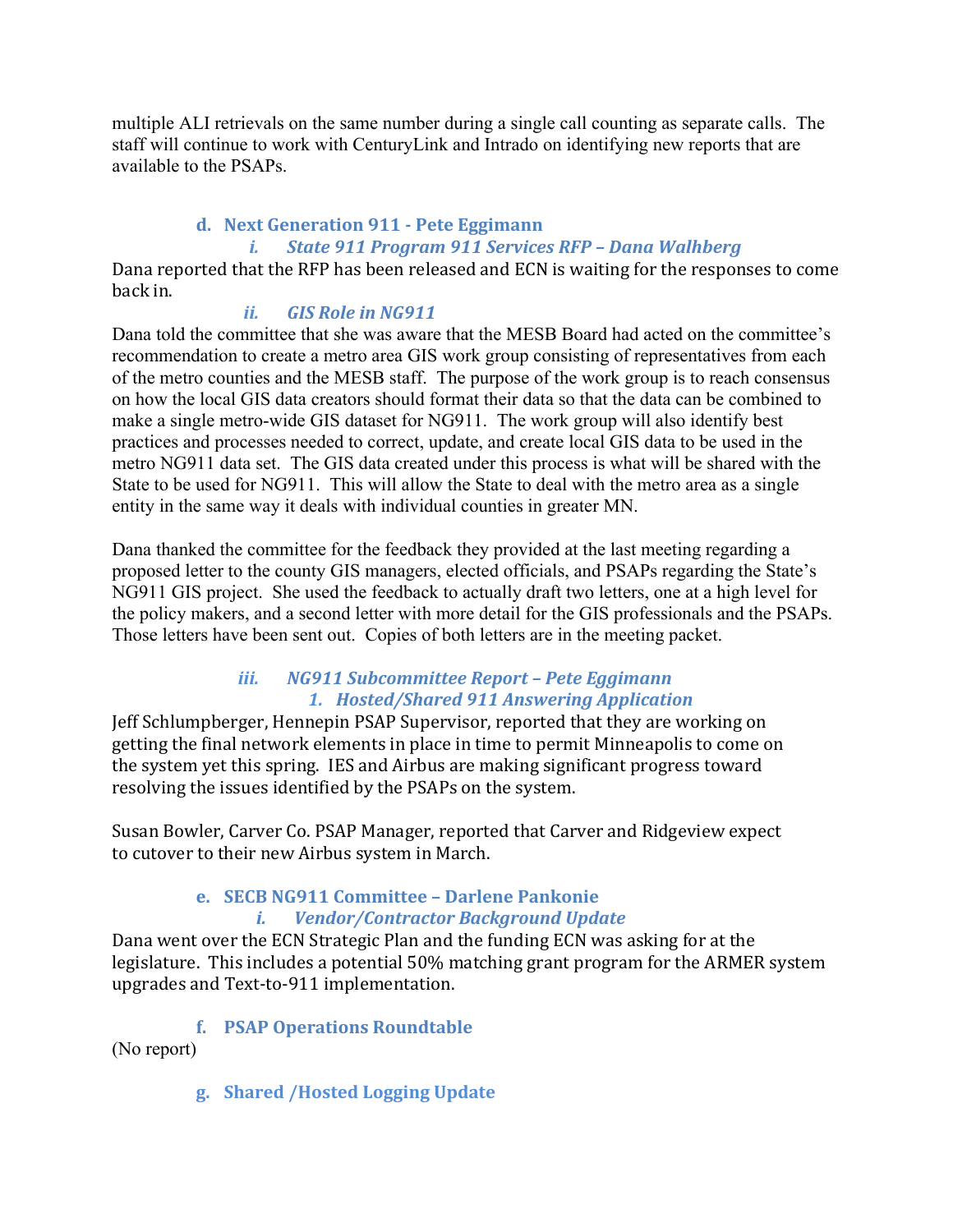Pete indicated that a joint Radio/911 TOC meeting was held in January to have Jeff Nelson, PSC Alliance, go over the information they obtained in a PSAP survey regarding logging. The participants provided an update on their current logging capabilities. Several PSAPs have logging systems that could be shared by other PSAPs and indicated they are willing to consider working with other PSAPs. Pete said that the MESB would be willing to help facilitate discussions and agreements between PSAPs that have an interest in sharing a logging application.

#### **h. Condition 3 Routing – Metro Standard? - Nancie Pass**

Nancie Pass had asked in November if two PSAPs agreed to Condition 3 routing, should there be an MOU? Nancy was not at the January meeting, so this item was carried over. The committee discussed various routing options and noted that when CenturyLink switched from using the local selective routers to using Intrado's selective routing, the different contingency routing options available and the naming conventions for the routing options had changed. For example what had been known as Condition 3 routing was now called PSAP Abandonment routing. The committee asked the MESB staff to work with CenturyLink to review what routing options were available and to let the PSAPs know what CenturyLink / Intrado currently had on file for each of them.

#### **4. New Business**

#### **a. Text-to-911 – Pete Eggimann**

Pete reported that he and Martin have again been working with both Intrado and TCS on trying to set up a trial that would, 1) show what each provider's browser-based interface looked like, and 2) demonstrate how text messages could be moved between the two Text Control Centers (TCC). If successful, PSAPs would be able to get text messages from customers of all four major carriers without having to connect to both TCCs and use two different text interfaces depending on which carrier's customer sent the message.

#### **b. Legislation – Pete Eggimann**

The MESB staff has been meeting with legislators who are on committees that are expected to hear public safety communications related bills. The meetings have been primarily to make the legislators aware of the MESB's responsibilities and concerns. We have been supporting the ECN Strategic Plan and the associated changes to the surcharge amount. There are a couple of other bills that we are providing input on concerning "Blue Alerts" (basically an Amber Alert for situations in which a law enforcement office has been attacked and assistance is needed in finding the suspects) and a major regulatory re-write for VoIP telephony service providers.